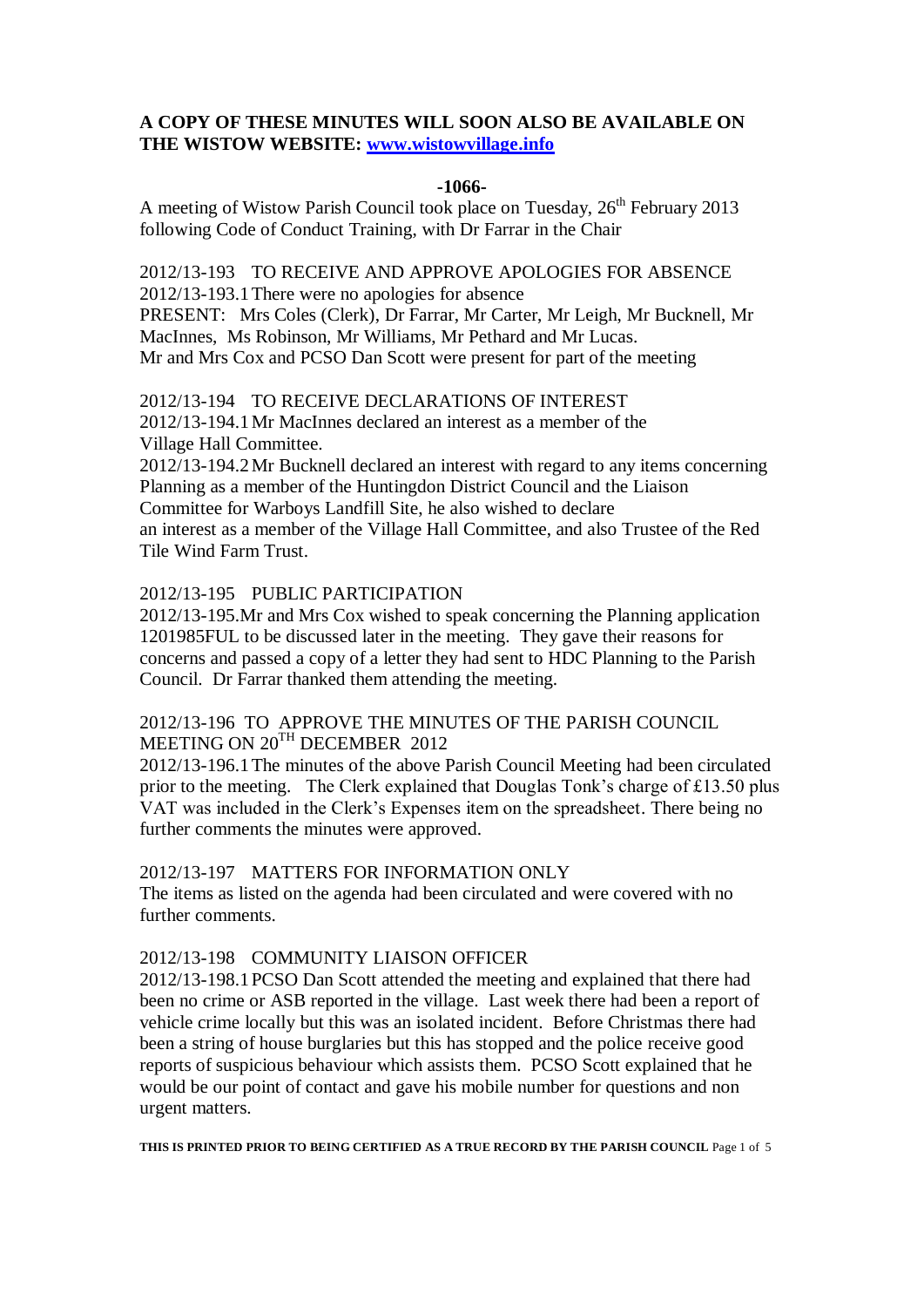He explained that he was only scheduled to attend one Parish Council meeting per year. Dr Farrar asked whether he considered this to be enough and asked that he feed back our Parish Council's dissatisfaction at the way the police currently engage with Parishes. He also asked PCSO Scott how we could encourage a Neighbourhood Watch Scheme who promised to come back to us with some suggestions. Mr Lucas also asked how the Police and Crime Commissioner is going to obtain his priorities from Parish in order to develop his plan when he has not been in touch. 2012/13-198.2 Neighbourhood Watch, we will wait for suggestions from PCSO Scott. 2012/13-198.3 Parking issues in Manor Street, a resident is having difficulty accessing his drive.

2012/13-199 REPORTS FROM COUNTY AND DISTRICT COUNCILLORS 2012/13-199.1 Mr Lucas reported that Cambs County Council had agreed an increase in Council tax of 1.99% and that the Minor Improvements Grant committee were to meet on 18<sup>th</sup> March.

2012/13-199.2 Mr Bucknell reported that Huntingdon District Council's increase would be £4.67 on a band D property, nearly 4%. The new waste and recycling collection arrangements would save in the region of £500,000. Nominees were being sought for the Green Heart award.

2012/13-199.3 Mr Pethard informed us of the £30,000 community chest, grants may be available upon application up to £5,000.

#### 2012/13-200 FINANCE

a) to approve the financial statement

2012/13-200.1As this had been circulated to Councillors present

prior to the meeting, and there were no further comments, it was unanimously confirmed as a true record. A letter had been received from Douglas Tonks who look after our payroll to say that under new legislation PAYE has to be reported in real time and they will have to make a month report despite quarterly payment. The cost would be an additional £5 per month and the quarterly fee would rise from £13.50 to £15. The Clerk would take advice from HMRC.

b) to approve payments of outstanding amounts

2012/13-180.2 The payments listed were formally approved and the cheques duly signed

| Mrs P Coles – Jan/Feb salary (rates as per minute no. 8e |          |
|----------------------------------------------------------|----------|
| of the meeting dated the $15/12/09$ now paid quarterly   | £ 238.18 |
| Digley Associates safety report                          | £ 42.00  |
| Village Hall hire for 2012                               | £ 130.00 |

#### 2012/13-201 CORRESPONDENCE

2012/13-201.1 Mr Pethard will attend the Huntingdonshire Matters event.

2012/13-101.2 Cambridgeshire future transport, Community Transport is going through a tough time with the price of petrol etc, at least one operator is expected to cease trading.

**THIS IS PRINTED PRIOR TO BEING CERTIFIED AS A TRUE RECORD BY THE PARISH COUNCIL** Page 3 of 5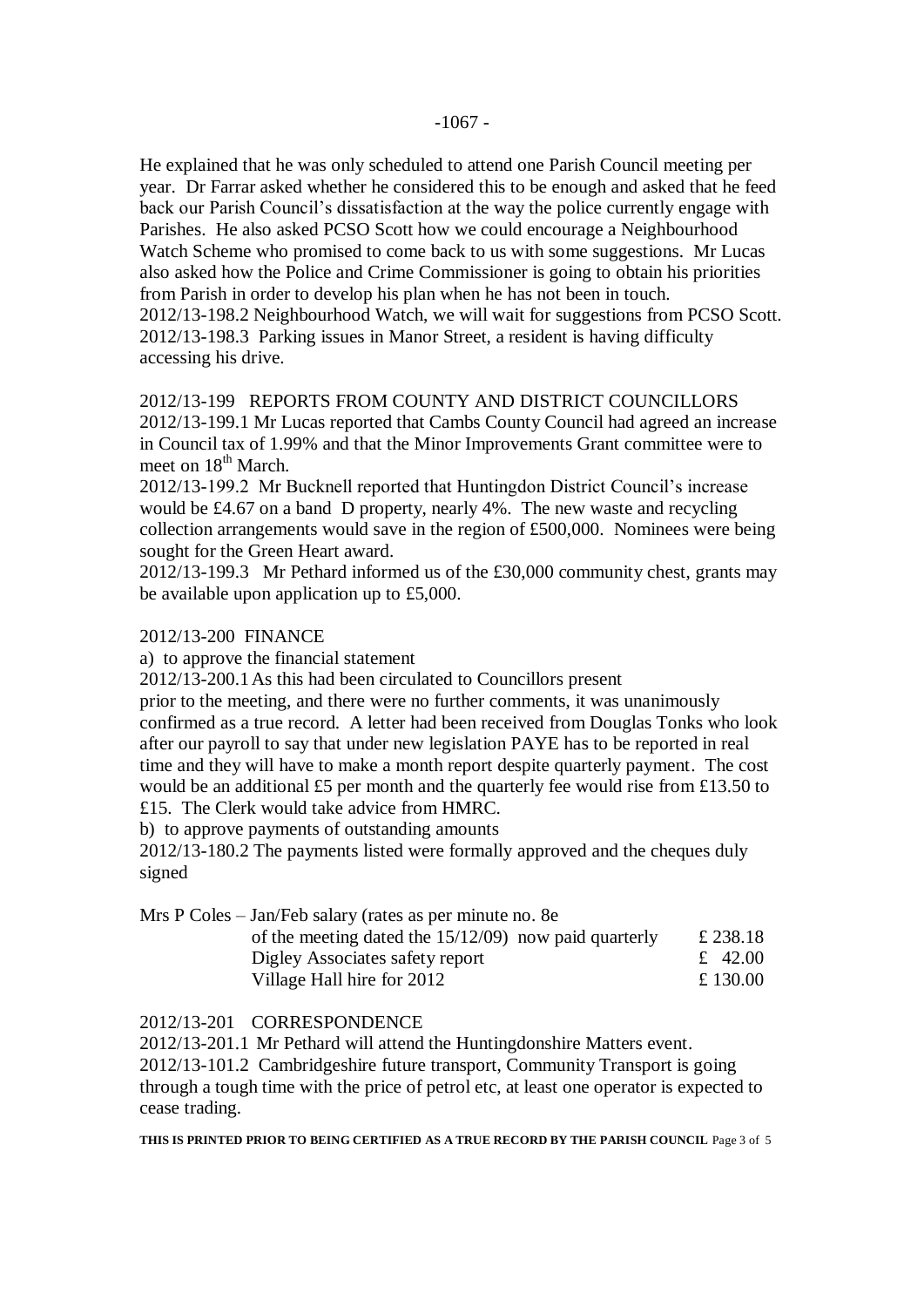#### -1068-

## 2012/13-202 TO CONSIDER ANY PLANNING APPLICATIONS RECEIVED

Mr Bucknell, having already declared an interest, excused himself from the discussion.

2012/13-202.1 1201985FUL Installation of two Kingspan KW6 wind turbines, 15m mast to hub with 5.6m diameter blades. The Retreat, Wistow Toll. Approval was recommended on the Chairman's casting vote.

2012/13-202.2 1201972FUL Change of use to (B2, B1 and B8) General Industrial use for manufacture of wood products and associated office and storage accommodation and the installation of an extraction plant, 3 Upwood Air Park, Ramsey Road, Bury. The Parish Council wished to make no comment.

2012/13-203 HIGHWAY WARDEN SCHEME/ROAD TRAFFIC ISSUES

2012/13-203.1 Regarding Footpath 1 to Broughton, Simeon Carroll had inspected and liaised with Tony King of Highways who has agreed to extend the scope of the work to be carried out on Mill Road during the spring/early summer, to include improved drainage on the footpath.

2012/13-203.2 Ms Robinson would request that saltbins are replenished 2012/13-203.3 Repairs to bridge are in hand and will be monitored, no evidence of drainage channels in the bridge prior to the work can be found. An email had been received from the Environment agency stating that the brook would not be dredged on a regular basis, it is cleared further up and it was discussed whether measures could be taken ourselves. However, this would have little effect if there was a build up elsewhere.

2012/13-203.4 Information regarding reporting of road problems, there had been no previous issues with reporting faults.

2012/13-203.5 Mr Bucknell would have a word with the farmer who has cleared his ditches onto the highway side.

2012/13-203.6 A blocked drain in Bridge Street had been promptly cleared.

#### 2012/13-204 UPDATE ON PLAYGROUND

2012/13-204.1 No guarantee exists for the path. The gravel is Golden Amber graded at .5". Mr Bucknell would try to source a cubic meter. Mr McInnes may have a contact who could help with this. Target date of middle of April for completion. 2012/13-204.2 Risk assessment sheets were requested for January – Mr Leigh and February – Mr Williams.

2012/13-205 PRECEPT FOR 2013/14

2012/13-205.1 Confirmation of our precept had been received.

2012/13-206 CONNECTING CAMBRIDGESHIRE – BROADBAND CAMPAIGN 2012/13-206.1 The contract had been awarded and the programme is moving forward.

2012/13-207 CODE OF CONDUCT TRAINING 2012/13-207.1 This had been completed and certificates would be issued.

**THIS IS PRINTED PRIOR TO BEING CERTIFIED AS A TRUE RECORD BY THE PARISH COUNCIL** Page 3 of 5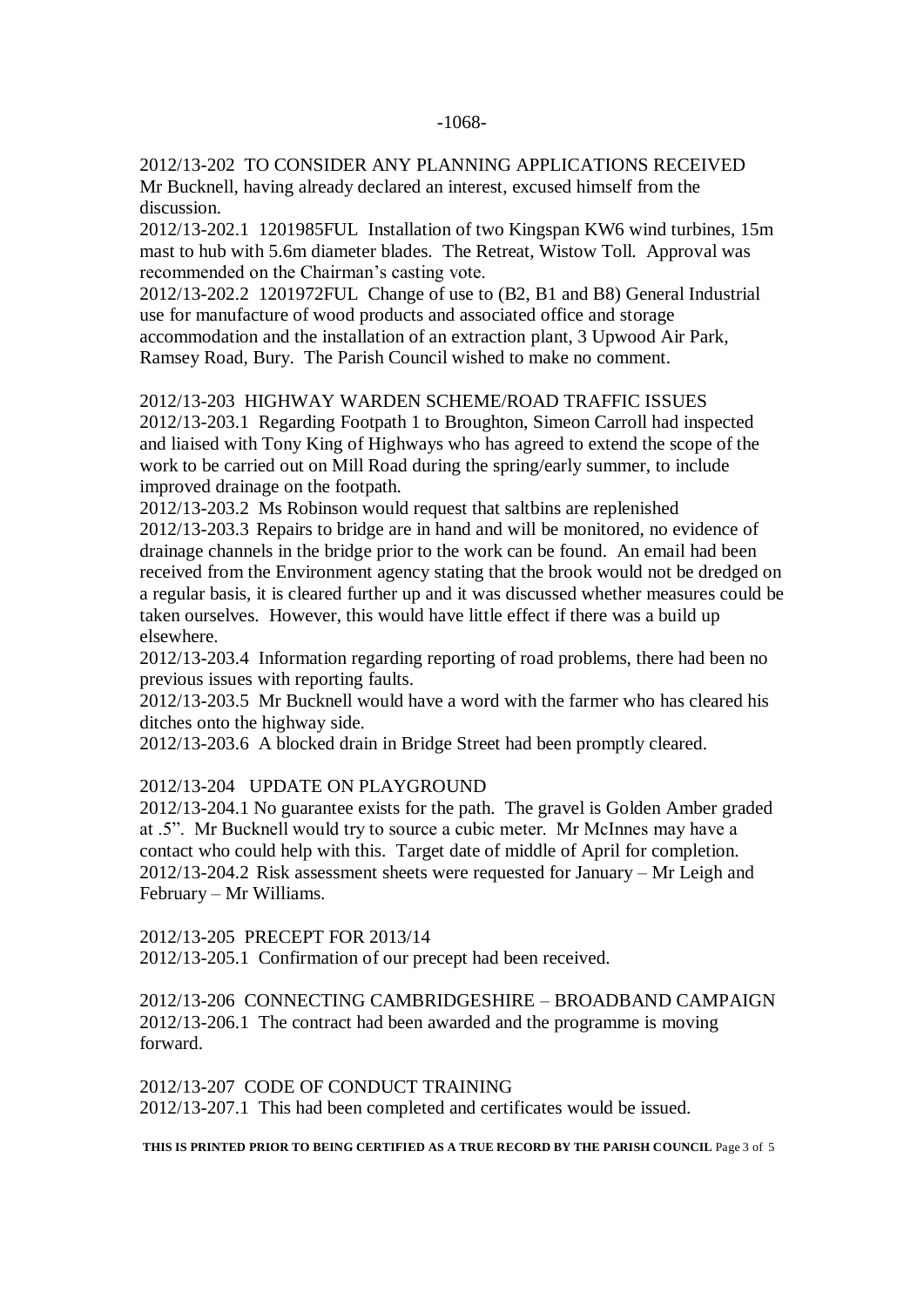# 2012/13-208 ALLOTMENTS

2012/13-208.1 There was some urgency to the hedgecutting. The Clerk had approached Mr Burton and reminded him but still had not received a quote. Mr Williams would approach Mr Longland. A budget of £1000 was agreed to get the allotment and playground hedges cut prior to the next meeting.

2012/13-208.2 Drainage issues on the new tenancy agreement it clearly states that ditches are the responsibility of the tenant. A letter would be sent to new tenants and Ms Robinson would discuss ditches generally with Highways.

#### 2012/13-209 FLOODING IN HARRIS LANE

2012/13-209.1 Mr Lucas would liaise with Highways and ask them to contact the owners to clearly define their responsibilities.

## 2012/13-210 BUS SHELTER

2012/13-210.1 Mr Williams and his son had effected an emergency repair to the bus shelter and something more permanent was required. It was suggested that we obtain quotes to rebuild and apply for a grant under the Community Chest scheme. Quotes and designs would be obtained.

# 2012/13-211 PARISH PLAN ACTION PLAN WORKING PARTIES FEEDBACK AND UPDATE

a) Litter – Mr MacInnes – nothing to report

b) Countryside – Mr Carter Mr Carter is unable to attend the event on  $7<sup>th</sup>$  March.

c) Village Hall – Mr MacInnes Following on from the joint meeting with the Village Hall committee it was confirmed that agreement had been reached that the Parish Council would consider any proposals put forward with an unbiased view. A valuation had been carried out on the Hall which was considerably less than previous valuations due to current market conditions.

d) Parish Plan Review – Dr Farrar, Mr Carter, Mr Bucknell and Ms Robinson. A final attempt to get a mandate from the village will be made. Dr Farrar and Mr Carter will work on a leaflet to be distributed and present it to the next meeting.

#### 2012/13-212 ITEMS FOR WISTOW WARBLER AND WEB SITE

2012/13-189.1The Warbler had been circulated. Mr Ward still appears as a District Councillor, should be Mr Pethard.

2012/13-213 MONTHLY AUDIT – NOMINEE FOR NEXT MEETING 2012/13-213.1Mr Bucknell is our auditor for this month and Mr Leigh for next.

2012/13-214 MATTERS FOR FUTURE CONSIDERATION 2012/13-214.1These will be linked with our Parish Plan

**THIS IS PRINTED PRIOR TO BEING CERTIFIED AS A TRUE RECORD BY THE PARISH COUNCIL** Page 4 of 5